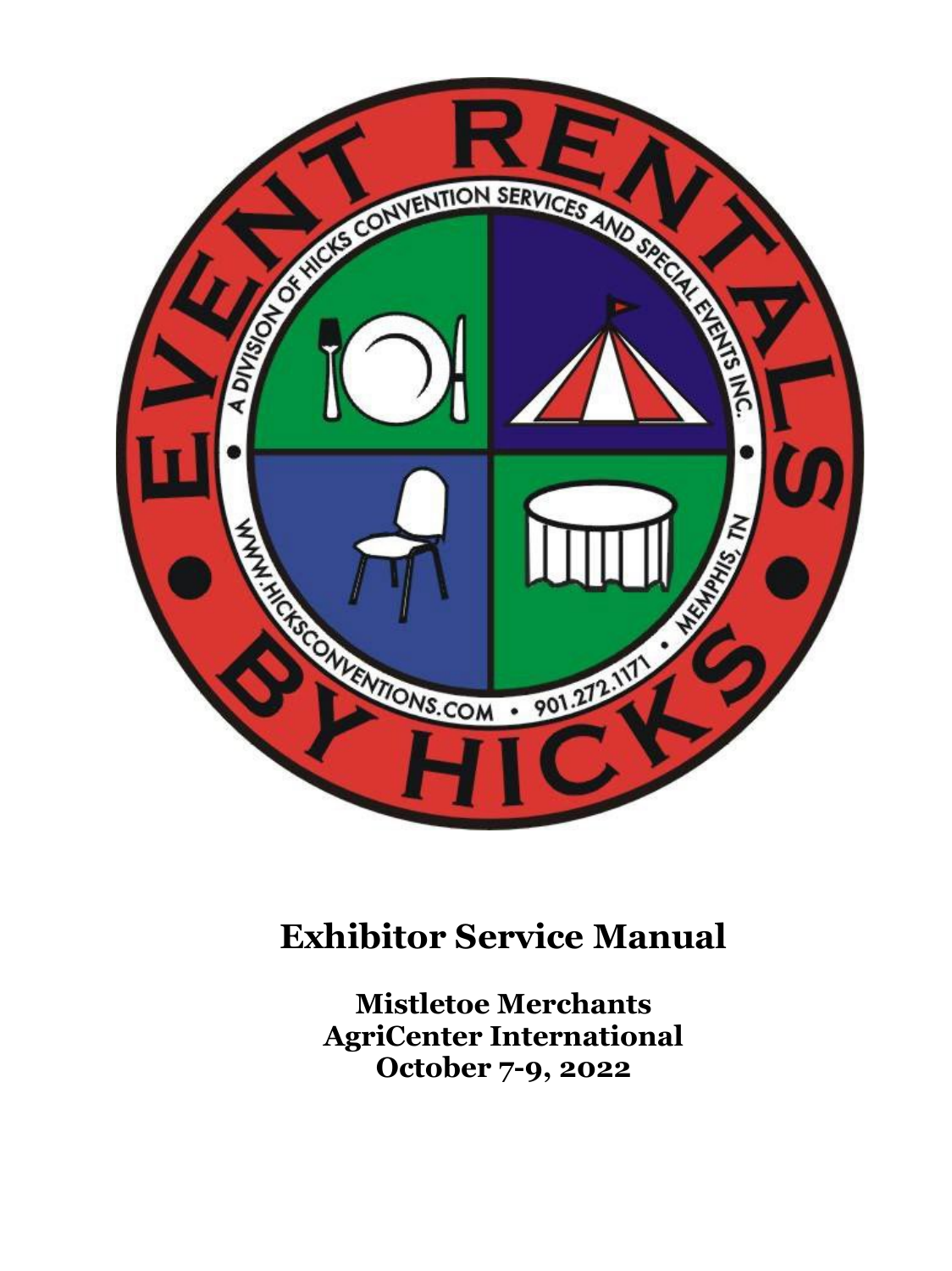

## **Mistletoe Merchants Agricenter International October 7-9, 2022**

**EMAIL: [JENNIFER@HICKSCONVENTIONS.COM](mailto:JENNIFER@HICKSCONVENTIONS.COM) Phone: 901-272-1171**

## **FURNITURE ORDER FORM**

**CANCELLATION POLICY:** Items cancelled after delivery to booth will be subject to a 50% charge **of the original price.**

USE OF EQUIPMENT: Standing on chairs, tables or other rental furniture is prohibited. This furniture is not engineered to support your standing weight. Hicks Convention Services cannot be responsible for injuries or falls caused by the improper use of rental furniture. All materials are on a rental basis and remain the property of Hicks Convention Services.

| <b>ITEMS</b>               | <b>PRICE</b> |      |  |  |
|----------------------------|--------------|------|--|--|
| 4' Table Topped & Skirted  | \$20.00      |      |  |  |
| 4' Table No Skirt          | \$15.00      |      |  |  |
| 6' Table Topped & Skirted  | \$25.00      |      |  |  |
| 6' Table No Skirt          | \$20.00      |      |  |  |
| 8' Table Topped & Skirted  | \$30.00      |      |  |  |
| 8' Table No Skirt          | \$25.00      |      |  |  |
| Raise table to 42" w/skirt | \$20.00      |      |  |  |
| Wastebasket w/Liner        | \$10.00      |      |  |  |
| Easels                     | \$15.00      |      |  |  |
| Samsonite Folding Chair    | \$5.00       |      |  |  |
| <b>CIRCLE SKIRT COLOR:</b> |              |      |  |  |
| Red<br>Blue<br>Silver      | Burgundy     | Plum |  |  |

| <b>PRICE</b>                |  |  |  |  |
|-----------------------------|--|--|--|--|
|                             |  |  |  |  |
| \$75.00                     |  |  |  |  |
| \$150.00                    |  |  |  |  |
| \$<br>0.75                  |  |  |  |  |
| <b>CIRCLE CARPET COLOR:</b> |  |  |  |  |
| Black Red Blue<br>Grey      |  |  |  |  |
|                             |  |  |  |  |

|  | City State Zip                                                                                                                                                                                                                                       |
|--|------------------------------------------------------------------------------------------------------------------------------------------------------------------------------------------------------------------------------------------------------|
|  |                                                                                                                                                                                                                                                      |
|  | Authorized by <i>(please print or type)</i> Authorized by <i>Authorized by <i>Authorized by Authorized by Authorized</i> by <i>Authorized by Authorized by Authorized by Authorized by Authorized by Authorized by Authorized by Authorized </i></i> |
|  |                                                                                                                                                                                                                                                      |

 **Total of items: Ordered: \$\_\_\_\_\_\_\_\_\_\_\_+ 9.75%\_\_\_\_\_\_\_\_\_\_\_=Amt. due\_\_\_\_\_\_\_\_\_\_**